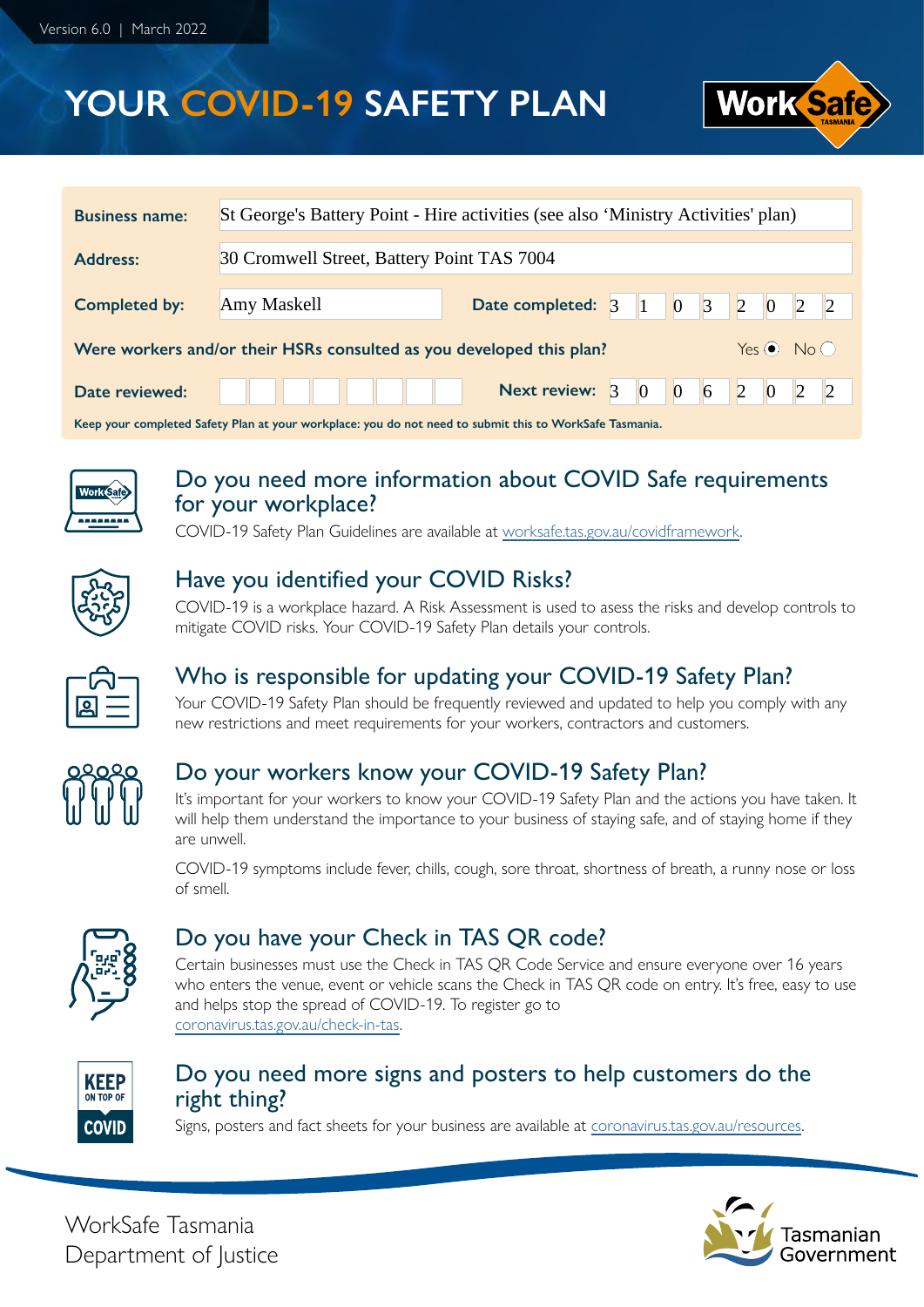



## Completing your COVID-19 Safety Plan

- COVID-19 is a hazard in a workplace and the risks of exposure need to be controlled.
- **►** Public Health Directions provide instruction on minimum requirements to reduce the likelihood of transmission and are incorporated into this plan.
- **►** You must conduct a risk assessment to identify all controls that are needed to reduce the risks of COVID-19.
- **►** Your COVID-Safety Plan documents what controls you will apply in your workplace. Your COVID-19 Safety Plan is one of the strongest defences in mitigating the risks associated with COVID-19 transmission within your workplace.
- **► COVID-19 Safety Plans must be in writing. This document will help you document your plan; however, additional information may be required.**
- **►** For each **Yes** response, you will need to demonstrate that the control has been implemented if asked by a WorkSafe Tasmania Inspector.
- **►** WHS laws require employers to consult with workers when undertaking risk assessments and when implementing the controls in the workplace.
- **►** You must provide workers with information, training and instruction on how to implement the plan.

| 2. Maintaining physical distance                                                                                                                          |             |                                             |
|-----------------------------------------------------------------------------------------------------------------------------------------------------------|-------------|---------------------------------------------|
| Please indicate how you manage physical distancing in your workplace:                                                                                     |             |                                             |
| Have you placed signs up at the entrance to, and inside, the premises reminding<br>people to maintain physical distancing when entering?                  | Yes $\odot$ | $No$ $\bigcirc$                             |
| Have you placed decal markers on the floor indicating where people should<br>stand to maintain 1.5 metres of separation?                                  | Yes $\odot$ | $\mathsf{No} \mathrel{\mathop{\mathbb{C}}}$ |
| Do you need workers to remind customers to not congregate and remain<br>separated?                                                                        | Yes $\odot$ | No C                                        |
| Have you conducted an assessment of the workplace and identified locations<br>where congregation may occur and made adjustments so congestion is reduced? | Yes $\odot$ | No<                                         |
| Do you provide and encourage the use of masks if 1.5 metres of separation is<br>not able to be achieved between people in your workplace?                 | Yes $\odot$ | No C                                        |
| What else do you do to manage physical distancing in your workplace?                                                                                      |             |                                             |
| Some hirers may be covered by the 'COVID-19 Events Framework'                                                                                             |             |                                             |
| For further information, refer to section 2 of the COVID Safe Workplace Guidelines - Creating a COVID-19<br>Safety Plan.                                  |             |                                             |

COVID-19 Safety Plan Template – Version 6 2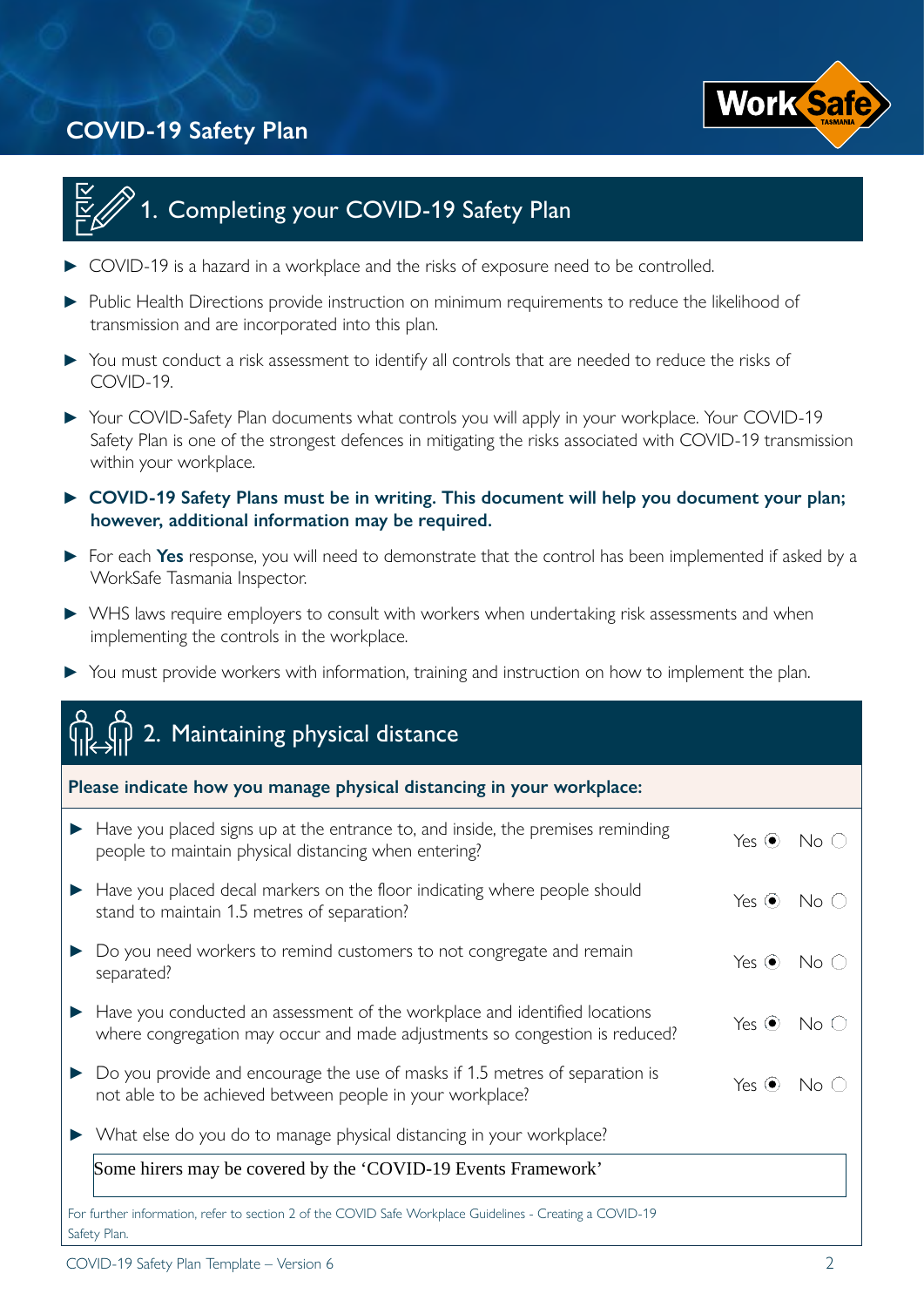

| ೦೩೦೩೦<br>3. Density requirements                                                                                                                                             |                  |                 |
|------------------------------------------------------------------------------------------------------------------------------------------------------------------------------|------------------|-----------------|
|                                                                                                                                                                              |                  |                 |
| Please indicate how you manage density requirements in your workplace:                                                                                                       |                  |                 |
| Have you determined how many people are permitted in your workplace by<br>calculating the available floor area and dividing by 2?                                            | Yes $\odot$      | No <sub>o</sub> |
| Have you placed signs up at the entrance to and inside the premises stating the<br>maximum number of people permitted in each room or area?                                  | Yes $\odot$      | No <sub>o</sub> |
| Have you instructed your workers to monitor the number of people entering to<br>ensure that maximum numbers are not exceeded?                                                | Yes $\odot$      | No<             |
| > What else do you do to manage density requirements?                                                                                                                        |                  |                 |
| Users are encouraged to make use of outdoor spaces (eg. garden for Parish Room)                                                                                              |                  |                 |
| For further information, refer to section 3 of the COVID Safe Workplace Guidelines - Creating a COVID-19 Safety Plan.                                                        |                  |                 |
| 4. Stay home if unwell                                                                                                                                                       |                  |                 |
|                                                                                                                                                                              |                  |                 |
| Please indicate how you ensure that people who are unwell do not report to work or enter<br>your workplace:                                                                  |                  |                 |
| Have you trained your workers on what the symptoms of COVID-19 are and<br>▶<br>what to do if they feel unwell?                                                               | Yes $\odot$      | $No$ $\bigcirc$ |
| Have you instructed workers who show any symptoms to stay away from the<br>workplace until tested for COVID-19 and cleared to attend work?                                   | Yes $\odot$      | No<             |
| Do you have signs up at the entrance to your premises telling customers not to<br>enter if they are unwell or if they have COVID-19 symptoms?                                | Yes $\odot$      | No i            |
| Have you put in place procedures so workers can work from home (where<br>possible) while waiting for test results?                                                           | Yes $\odot$      | No (            |
| Have you instructed your supervisors to monitor workers and customers for<br>signs and symptoms that they are unwell (and empowered them to take action<br>where necessary)? | Yes $\odot$      | No (            |
| Do you make it easy for workers to stay at home if unwell, such as providing<br>access to COVID leave/sick leave?                                                            | $Yes$ $\bigcirc$ | No (            |
| What else do you do to encourage people who are unwell or waiting on test<br>results to stay away from your business?                                                        |                  |                 |
| Hirers are not charged if they cannot make use of a booking due to COVID                                                                                                     |                  |                 |
| For further information, refer to section 4 of the COVID Safe Workplace Guidelines - Creating a COVID-19 Safety Plan.                                                        |                  |                 |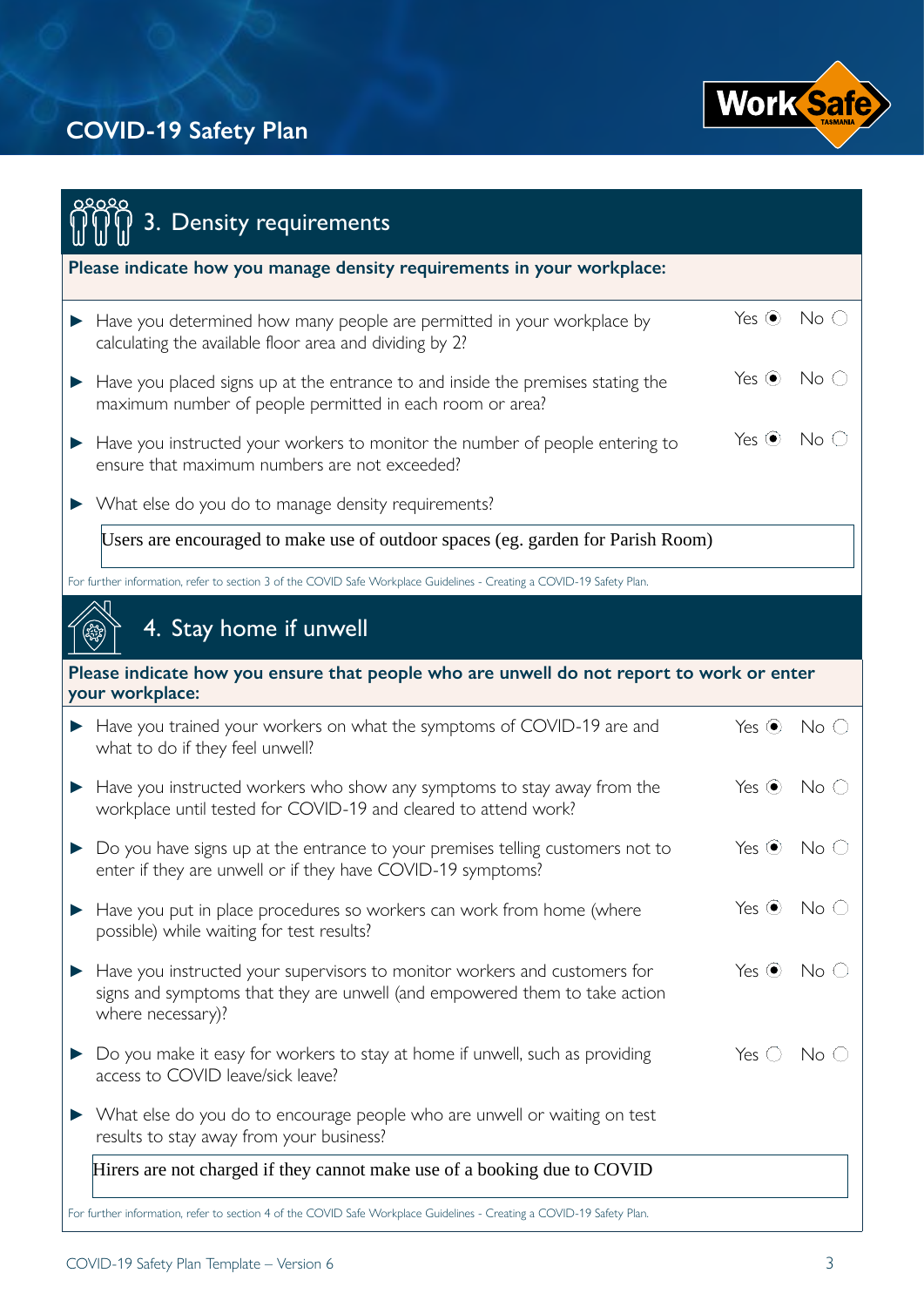

|   | 5. Hygiene Factors                                                                                                              |             |                 |  |  |  |  |
|---|---------------------------------------------------------------------------------------------------------------------------------|-------------|-----------------|--|--|--|--|
|   | Please indicate how you ensure that people practice good hygiene while in your workplace:                                       |             |                 |  |  |  |  |
| ▶ | Have you defined what good hygiene is and provided the necessary resources to<br>help people comply?                            | Yes $\odot$ | No <sub>o</sub> |  |  |  |  |
|   | Have you placed signs up in your workplace reminding people of good hygiene<br>practices?                                       | Yes $\odot$ | No (            |  |  |  |  |
|   | Do you have sanitiser at the entry to your premises and at easy-to-access places<br>throughout your premises?                   | Yes $\odot$ | No (            |  |  |  |  |
|   | Do you provide soap and water for handwashing in bathrooms and, if relevant,<br>work areas?                                     | Yes $\odot$ | No (            |  |  |  |  |
|   | Have you trained/instructed your workers on what good hygiene is and the<br>procedures they need to follow?                     | Yes $\odot$ | No (            |  |  |  |  |
|   | Do you monitor the workplace to ensure that hygiene supplies (soap/sanitiser)<br>are available?                                 | Yes $\odot$ | No (            |  |  |  |  |
|   | Are hand washing stations regularly cleaned?                                                                                    | Yes $\odot$ | No              |  |  |  |  |
|   | What else do you do to encourage good hygiene practices in your workplace?                                                      |             |                 |  |  |  |  |
|   | Hand washing technique posters are displayed in each toilet and kitchen                                                         |             |                 |  |  |  |  |
|   | For further information, refer to section 5 of the COVID Safe Workplace Guidelines - Creating a COVID-19 Safety Plan.           |             |                 |  |  |  |  |
|   | 6. Cleaning                                                                                                                     |             |                 |  |  |  |  |
|   | Please indicate how you ensure that regular cleaning and disinfecting occurs in your workplace:                                 |             |                 |  |  |  |  |
|   | Have you identified and documented high frequency touch points in your<br>workplace?                                            | Yes $\odot$ | $No$ $\bigcirc$ |  |  |  |  |
|   | For each touch point identified, have you defined the frequency (at least daily)<br>that cleaning and disinfecting is to occur? | Yes $\odot$ | No C            |  |  |  |  |
|   | Have you identified those surfaces that are not high frequency touch points that<br>will require routine cleaning (weekly)?     | Yes $\odot$ | No (            |  |  |  |  |
|   | Have you defined the products you use to clean surfaces?                                                                        | Yes $\odot$ | No              |  |  |  |  |
|   | Have you defined the products you use to disinfect surfaces?                                                                    | Yes $\odot$ | No l            |  |  |  |  |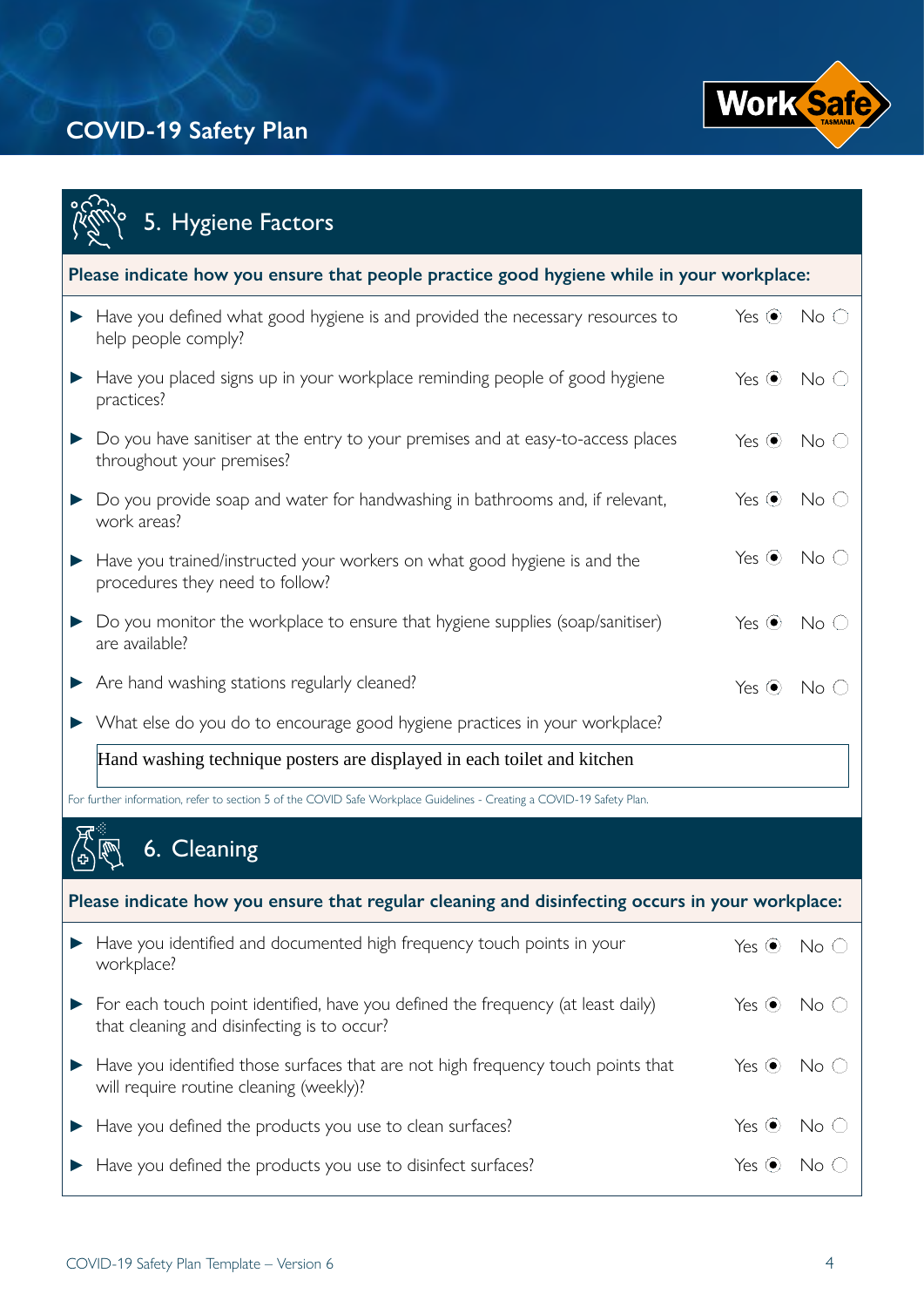

| Please indicate how you ensure that regular cleaning and disinfecting occurs in your workplace: |                                                                                                                                                                                          |                        |                 |  |  |
|-------------------------------------------------------------------------------------------------|------------------------------------------------------------------------------------------------------------------------------------------------------------------------------------------|------------------------|-----------------|--|--|
|                                                                                                 | Have you documented a cleaning schedule for your workplace?                                                                                                                              | Yes $\odot$            | $No$ $\bigcirc$ |  |  |
|                                                                                                 | Have you trained/instructed workers in how to apply the cleaning schedule and<br>in the safe use of the chemicals?                                                                       | Yes $\odot$            | $No$ $\bigcirc$ |  |  |
| $\blacktriangleright$                                                                           | Do you monitor your workplace to ensure that the cleaning is conducted in<br>accordance with the cleaning schedule?                                                                      | Yes $\odot$            | No C            |  |  |
|                                                                                                 | What else do you do to ensure adequate cleaning practices in your workplace?                                                                                                             |                        |                 |  |  |
|                                                                                                 | See 'Overflow' on page 9                                                                                                                                                                 |                        |                 |  |  |
|                                                                                                 | For further information, refer to section 6 of the COVID Safe Workplace Guidelines - Creating a COVID-19 Safety Plan.                                                                    |                        |                 |  |  |
|                                                                                                 | 7. Provision of information, training and instruction to workers                                                                                                                         |                        |                 |  |  |
|                                                                                                 | Please indicate what COVID-19 information, training and instructions has been provided to staff<br>in your workplace:                                                                    |                        |                 |  |  |
|                                                                                                 | Have you provided information, training and instructions to workers on the risks<br>of COVID-19 and the importance of being vigilant in reducing these risks?                            | Yes $\odot$            | $No$ $\bigcirc$ |  |  |
|                                                                                                 | Have you provided information, training and instructions to workers on the<br>controls that your workplace applies to protect workers and customers?                                     | Yes $\odot$            | No <sub>o</sub> |  |  |
| $\blacktriangleright$                                                                           | Have you provided information, training and instructions to workers on the<br>procedures that are to be applied to reduce your COVID-19 risks?                                           | Yes $\odot$            | No <sub>o</sub> |  |  |
|                                                                                                 | Do your workers understand their role in preventing COVID-19 impacting on<br>your business?                                                                                              | Yes $\odot$            | No <sub>o</sub> |  |  |
|                                                                                                 | ▶ Do you have regular COVID-19 meetings to provide refresher information,<br>training and instructions to workers?                                                                       | Yes $\odot$ No $\odot$ |                 |  |  |
|                                                                                                 | Have you provided information, training and instructions to your supervisors so<br>they are aware of their responsibilities in ensuring that COVID-19 controls are<br>applied correctly? | Yes $\odot$            | No<             |  |  |
|                                                                                                 | Have you got records to demonstrate that you have provided information,<br>training and instructions to staff on the risks of COVID-19?                                                  | Yes $\odot$            | No (            |  |  |
|                                                                                                 | What else have you done to provide information, training and instructions to<br>workers about managing COVID-19 risks?                                                                   |                        |                 |  |  |
|                                                                                                 | See 'Overflow' on page 9                                                                                                                                                                 |                        |                 |  |  |
|                                                                                                 | For further information, refer to section 7 of the COVID Safe Workplace Guidelines - Creating a COVID-19 Safety Plan.                                                                    |                        |                 |  |  |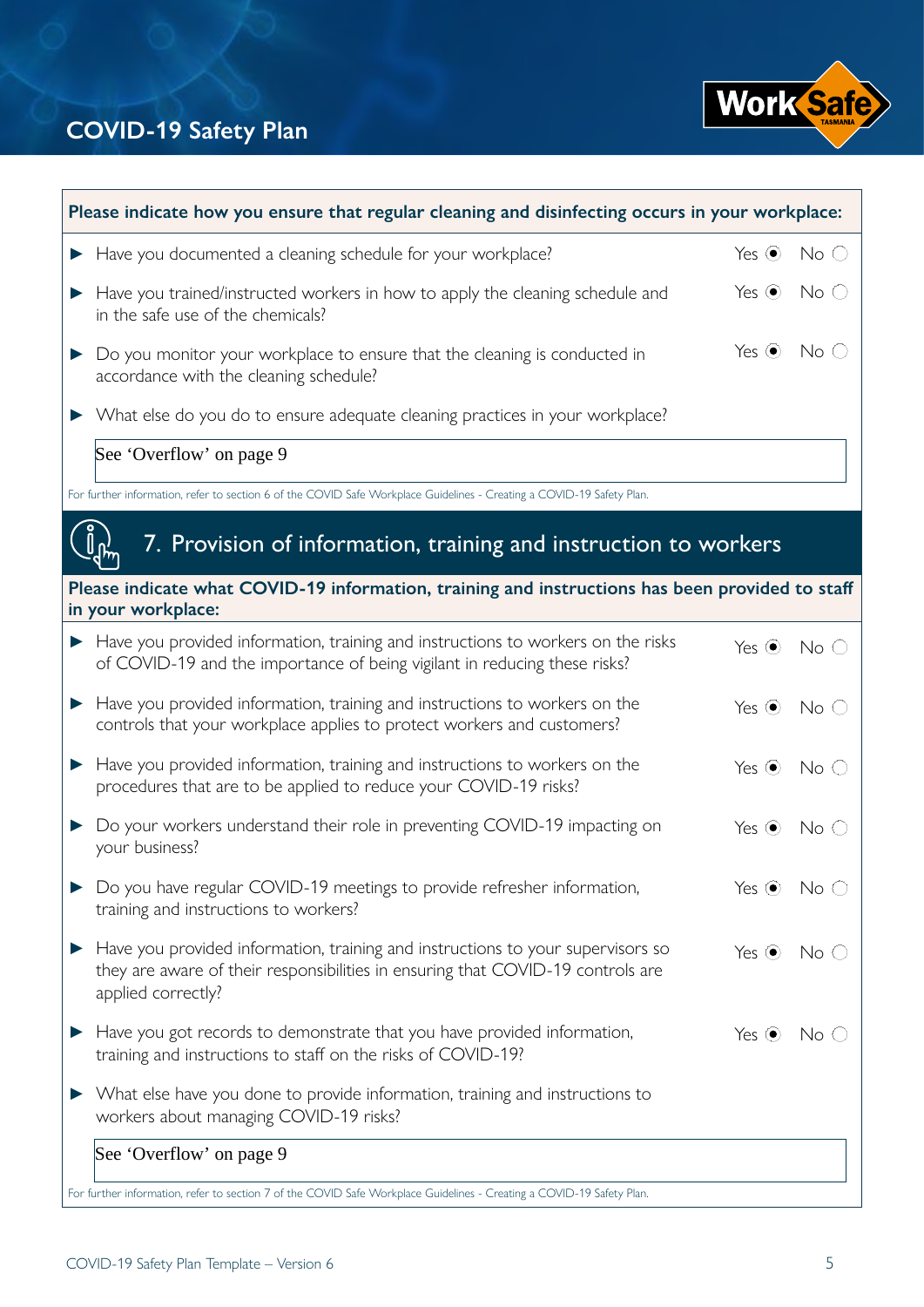

| <u> २०१</u><br>$\overline{\mathbb{Q}}$ $\overline{\cdot}$ 8. Provision of adequate supervision (in implementing the plan)                                  |                           |                 |
|------------------------------------------------------------------------------------------------------------------------------------------------------------|---------------------------|-----------------|
| Please indicate who is responsible to implementing COVID-19 controls in your workplace:                                                                    |                           |                 |
| Have your supervisors been involved in developing of your COVID-19 Safety Plan?                                                                            | Yes $\odot$               | $No$ $\bigcirc$ |
| Have you provided information, training and instructions to supervisors on<br>their role in implementing the COVID-19 Safety Plan?                         | Yes $\odot$               | $No$ $\bigcirc$ |
| Have you empowered your supervisors to take action when the plan is not being<br>applied correctly or where non-compliance is identified?                  | Yes $\odot$               | No <sub>o</sub> |
| > What else have you done to ensure that supervisors are implementing your<br>COVID-19 Safety Plan?                                                        |                           |                 |
| An 'Outbreak and Case Response Plan' has been drafted and is available via the Office                                                                      |                           |                 |
| For further information, refer to section 8 of the COVID Safe Workplace Guidelines - Creating a COVID-19 Safety Plan.                                      |                           |                 |
| 9. Record of entry for contact tracing                                                                                                                     |                           |                 |
| If contact tracing is required in your workplace, please indicate how you record the people<br>entering your workplace should contact tracing be required: |                           |                 |
| Do you use the Check in TAS Application?<br>▶                                                                                                              | Yes $\bigcirc$            | $No$ $\odot$    |
| Do workers reinforce the need to 'check in' when people enter your premises?                                                                               | Yes $\bigcirc$            | $No$ $\odot$    |
| Do workers 'check in' each day?                                                                                                                            | Yes $\bigcirc$            | $No$ $\odot$    |
| Do you use a paper based system?                                                                                                                           | Yes $\bigcirc$            | $No$ $\odot$    |
| Do workers reinforce the need to 'sign in' when people enter your premises?                                                                                | Yes $\bigcirc$ No $\odot$ |                 |
| Do you collect the name of the person, a telephone number, an email address,<br>the date and time the person entered the premises?                         | Yes $\bigcirc$            | $No$ $\odot$    |
| Have you identified where 'sign in' records are to be kept?                                                                                                | Yes $\bigcirc$            | $No$ $\odot$    |
| Do you keep the 'sign in' records for a minimum of 28 days?                                                                                                | $Yes$ $\bigcirc$          | $No$ $\odot$    |
| What else do you do to ensure that records are kept and available should an<br>exposure occur?                                                             |                           |                 |
| See 'Overflow' on page 9                                                                                                                                   |                           |                 |
| For further information, refer to section 9 of the COVID Safe Workplace Guidelines - Creating a COVID-19 Safety Plan.                                      |                           |                 |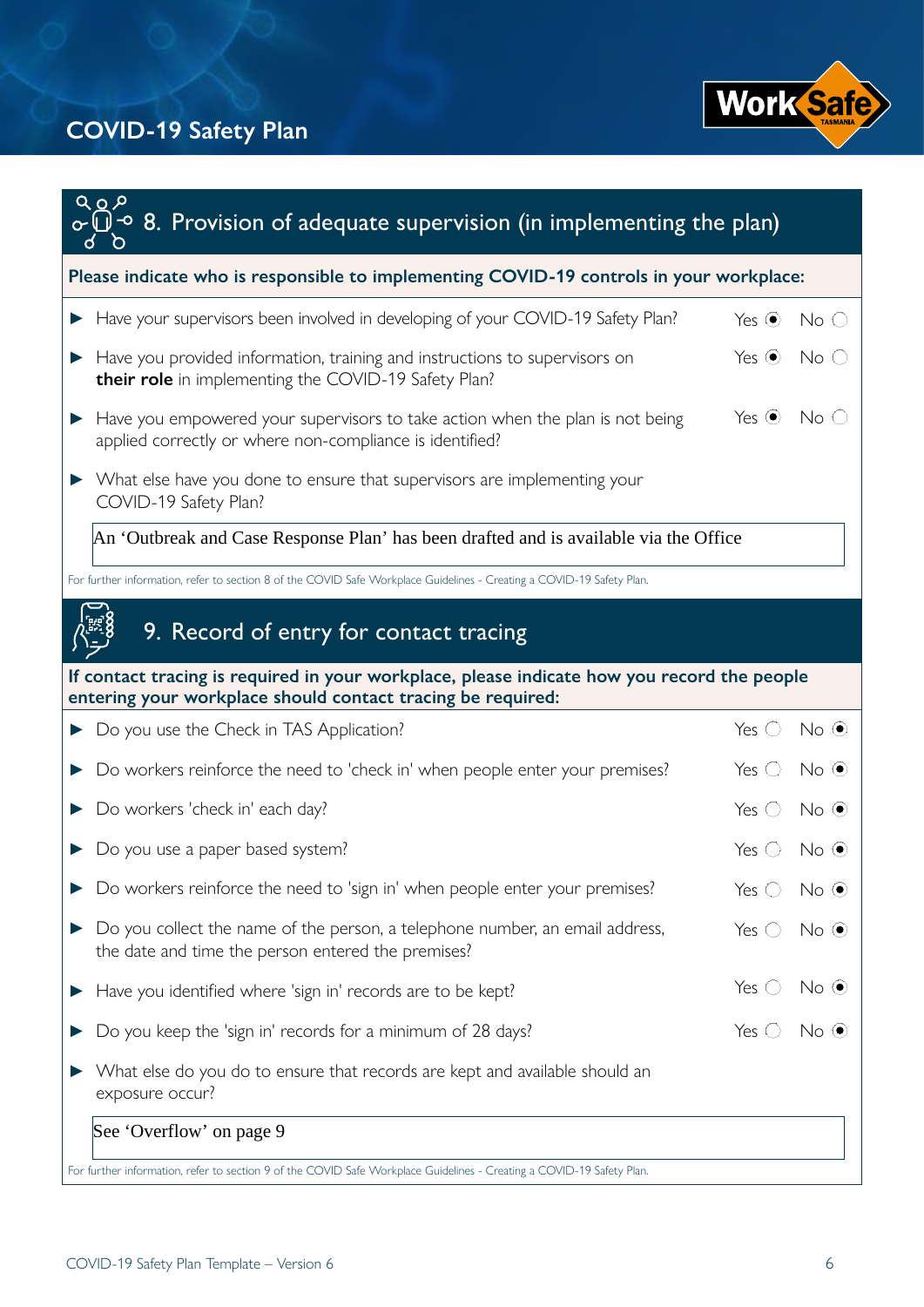

| 10. Vaccination of workers                                                                                               |                |                 |
|--------------------------------------------------------------------------------------------------------------------------|----------------|-----------------|
| Please indicate how vaccinations are used to reduce your risk of COVID-19:                                               |                |                 |
| Have vaccinations been mandated for your industry by a Public Health Direction?                                          | Yes $\bigcirc$ | $No$ $\odot$    |
| Have you undertaken a risk assessment to determine if it is necessary to<br>mandate vaccinations for all workers?        | Yes $\odot$    | No <sub>o</sub> |
| Have you decided to mandate vaccinations for all workers as a result of the risk<br>assessment?                          | Yes $\bigcirc$ | $No$ $\odot$    |
| List the factors you identified to support mandatory vaccinations:                                                       |                |                 |
| High community vaccination rate and short duration of hire for exposure                                                  |                |                 |
| Did you consult with your workers when undertaking the risk assessment?                                                  | Yes $\odot$    | No              |
| If there is no need to mandate worker vaccinations, are you encouraging workers<br>to be vaccinated?                     | Yes $\odot$    | No              |
| What do you do to encourage workers or people entering the workplace to be<br>vaccinated?                                |                |                 |
| All St George's staff are fully vaccinated at the time of drafting this plan                                             |                |                 |
| For further information, refer to section 10 of the COVID Safe Workplace Guidelines - Creating a COVID-19 Safety Plan.   |                |                 |
| 11. Ventilation in the workplace                                                                                         |                |                 |
| Please indicate how you have applied ventilation controls to your workplace:                                             |                |                 |
| • Have you obtained advice on maximising the operation of your ventilation<br>system to reduce the risk of COVID-19?     | Yes $\bigcirc$ | $No$ $\odot$    |
| Do you reduce the number of people in unventilated areas (where possible)?                                               | Yes $\bigcirc$ | $No$ $\odot$    |
| Do you ensure that doors are left open (where possible) to maximise air<br>movement?                                     | Yes $\odot$    | No <sub>C</sub> |
| Where practicable, do you encourage the opening of windows in your<br>workplace?                                         | Yes $\odot$    | No C            |
| Have you provided instruction and training to workers on the advantages of<br>encouraging air movement in the workplace? | Yes $\odot$    | No              |
| What else do you do to improve ventilation in your workplace to lower the risk<br>of COVID-19 transmission?              |                |                 |
| See 'Overflow' on page 9                                                                                                 |                |                 |
| For further information, refer to section 11 of the COVID Safe Workplace Guidelines - Creating a COVID-19 Safety Plan.   |                |                 |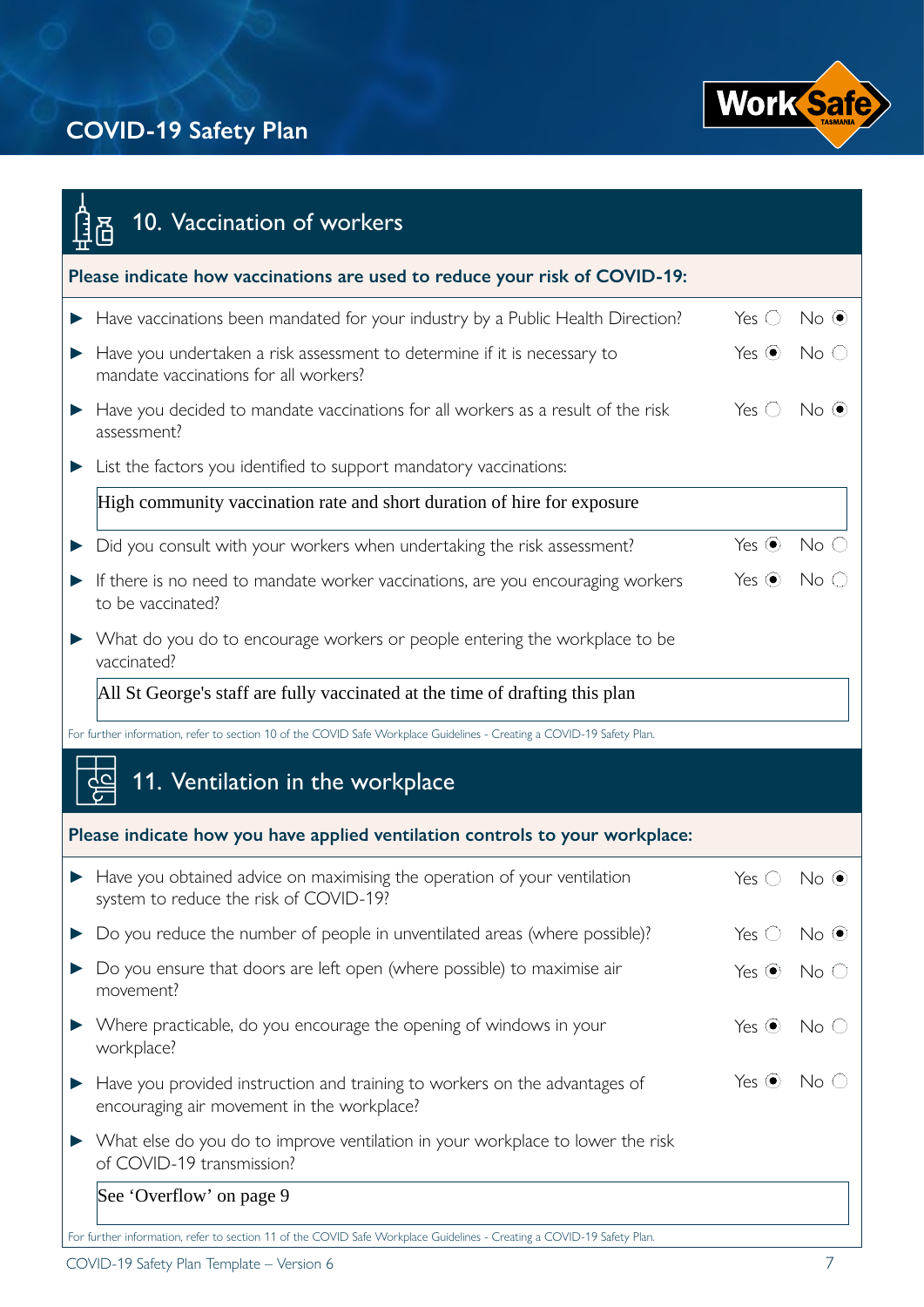

| 12. Case and outbreak management                                                                                                                     |             |                          |  |  |  |
|------------------------------------------------------------------------------------------------------------------------------------------------------|-------------|--------------------------|--|--|--|
| Please indicate what you have done to prepare for a case or outbreak of COVID-19 in your<br>workplace:                                               |             |                          |  |  |  |
| Have you prepared a Case and Outbreak Management Plan?                                                                                               | Yes $\odot$ | $No$ $\bigcirc$          |  |  |  |
| Have you identified what you will need to do to keep your business operating<br>should you have an exposure in your workplace?                       | Yes $\odot$ | $No$ $\circlearrowright$ |  |  |  |
| Do you have a plan on how you will manage your customers should you have an<br>exposure in your workplace?                                           | Yes $\odot$ | No <sub>o</sub>          |  |  |  |
| Are you prepared to clean and disinfect your workplace using the cleaning<br>procedures in this plan should you have an exposure in your workplace?  | Yes $\odot$ | No <sub>o</sub>          |  |  |  |
| <b>Testing</b>                                                                                                                                       |             |                          |  |  |  |
| Have you instructed your workers to stay home and get tested if they have<br>COVID-19 symptoms?                                                      | Yes $\odot$ | No <sub>o</sub>          |  |  |  |
| Have you established working from home arrangements, where possible, to<br>enable workers to continue to work while waiting for test results?        | Yes $\odot$ | No <sub>C</sub>          |  |  |  |
| <b>Tracing</b>                                                                                                                                       |             |                          |  |  |  |
| Have you identified and provided training and instruction to people responsible<br>for coordinating your workplace's response to a case or outbreak? | Yes $\odot$ | No C                     |  |  |  |
| <b>Isolation</b>                                                                                                                                     |             |                          |  |  |  |
| Have you considered the impact on your business if workers are required to go<br>into isolation due to an exposure?                                  | Yes $\odot$ | No <sub>o</sub>          |  |  |  |
| Do you have support mechanisms in place to support workers while in isolation?<br>(regular contact/working from home/welfare checks)                 | Yes $\odot$ | No (                     |  |  |  |
| Quarantine                                                                                                                                           |             |                          |  |  |  |
| Have you considered the impact on your business if workers are required to<br>quarantine due to an exposure?                                         | Yes $\odot$ | $\mathsf{No} \subset$    |  |  |  |
| Do you have support mechanisms in place to support workers whilst in<br>quarantine? (regular contact/working from home/welfare checks)               | Yes $\odot$ | No.                      |  |  |  |
| For further information, refer to section 12 of the COVID Safe Workplace Guidelines - Creating a COVID-19 Safety Plan.                               |             |                          |  |  |  |
| <b>Rev Victor Shaw</b><br><b>Approved by</b>                                                                                                         |             |                          |  |  |  |
| <b>Signature</b>                                                                                                                                     |             |                          |  |  |  |
|                                                                                                                                                      |             |                          |  |  |  |
| $\overline{2}$<br>$\boldsymbol{0}$<br>Date                                                                                                           |             |                          |  |  |  |

**Keep your completed Safety Plan at your workplace: you do not need to submit this to WorkSafe Tasmania.**